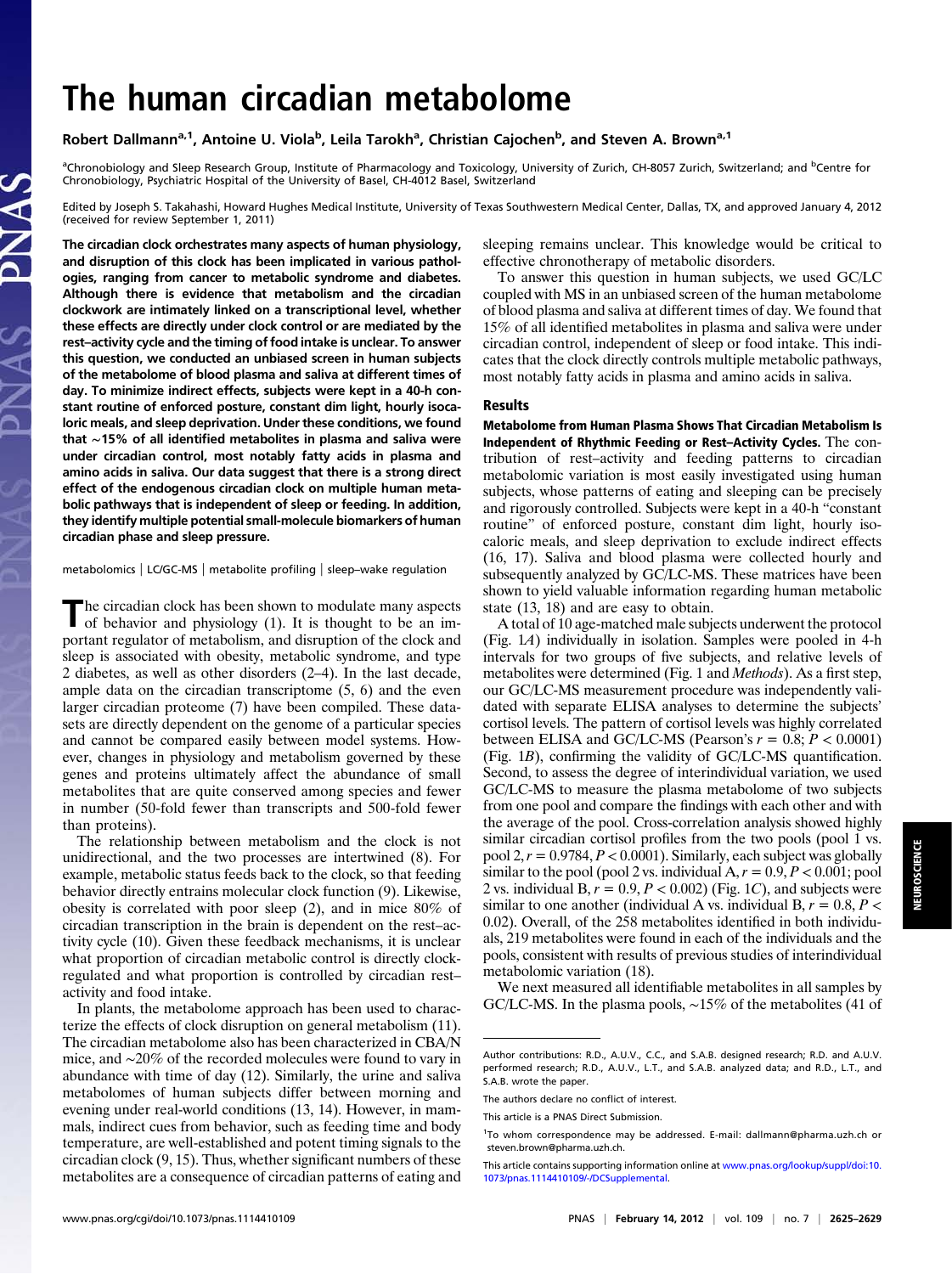

Fig. 1. (A) Experimental design. Scheme of the 40-h extended wakefulness constant routine, sampling, and pooling of samples. For detailed explanations of the sampling and pooling procedures, see Methods. Black bars indicate sleep; open bars, extended wakefulness; red lines, sampling of blood and saliva; gray lines, isocaloric meals. Samples on either side of the circled numbers were pooled together for MS analysis. (B) Comparison of rhythmic cortisol levels measured by LC-MS (red) and ELISA (blue) from plasma and saliva, respectively, of the same subject pools. (C) Comparison of individuals with the pool in which they were used. **<sup>33</sup>**

281) displayed a circadian profile (Figs. 2A and 3C). Interestingly, a high proportion of these rhythmic metabolites were fatty acids (Figs.  $2C$  and  $3A$ ). The levels of nearly all lipid products were highest at midmorning to noon and were significantly lower at other times of the day (Figs. 2D and 3), even though food intake was constant and sleep did not occur.

Human Salivary Metabolome also Shows Circadian Metabolism Independent of Sleep and Food. We determined the salivary metabolome from the same pools of subjects as for plasma (Fig. 2B). Saliva is easily obtained through noninvasive means, and thus has great potential for screening large cohorts. Although we identified fewer metabolites in saliva than in plasma (178 vs. 281), as in plasma, ∼15% of these metabolites (29 of 178) had a circadian profile (Fig. 3D). Not surprisingly, only approximately half of all saliva metabolites (88 compounds) were also detected in plasma. Although parotid saliva directly reflects the contents of blood (19), the overall content of metabolites in globally collected saliva also depends on other glands, most prominently the submandibular glands (20). Among the common metabolites detected, 27 were rhythmic in either plasma or saliva. In contrast to the plasma samples, the largest group of compounds in saliva was amino acids (Figs.  $2E$  and  $3B$ ). These amino acids exhibited a large phase distribution around the clock (Fig.  $3B$  and D), likely related to the diverse pathways in which they are involved.

## Discussion

Several previous pathway-specific studies of amino acids have suggested that aspects of human metabolism are circadian (21– 23). Our global circadian metabolomic analysis has shown that in fact this control extends to 15% of the human circadian metabolome in two different matrices. Moreover, we have demonstrated that this circadian control occurs independent of scheduled sleep and feeding. A similar proportion of rhythmic metabolites has been found to cycle in mice under ad libitum



Fig. 2. Heat plots for all identified metabolites in plasma (A) and saliva (B). The black bar indicates circadian metabolites, and the gray bar indicates monotonic increasing/decreasing metabolites. High levels of metabolites are shown in red (plasma) and yellow (saliva), and low levels are shown in green (plasma) and blue (saliva).  $(C-F)$  Pathway analyses (C and E) and time-of-day distribution (D and F) of peak phases of rhythmic metabolites in plasma (C and D) and saliva (E and F). Pathways are color-coded as follows: blue, lipids; orange, energy metabolism; gray, peptides; red, amino acids; green, carbohydrates; yellow, cofactors and vitamins.

feeding conditions (12). In that earlier study and the present study, this proportion is likely a conservative estimate, given that the procedure used for detection in these protocols can possibly result in degradation of unstable substances (which are more likely than stable substances to show the effects of upstream circadian modulation). Nevertheless, the percentage of rhythmic substances that we found in the metabolome is roughly comparable to that found in previous transcriptome (10–20%) (5, 6) and proteome (20%) (7) analyses.

Although the percentage of circadian metabolites is comparable to the percentages of circadian transcripts and proteins in both mice and humans, in one respect our results are quite surprising. Previous work has shown that on the transcriptional level, >75% of genes expressed rhythmically under ad libitum or restricted feeding conditions do not remain rhythmic when mice are fasted (24). Similarly, in the brain, only 20% of circadian transcripts remain so when mice are sleep-deprived (10).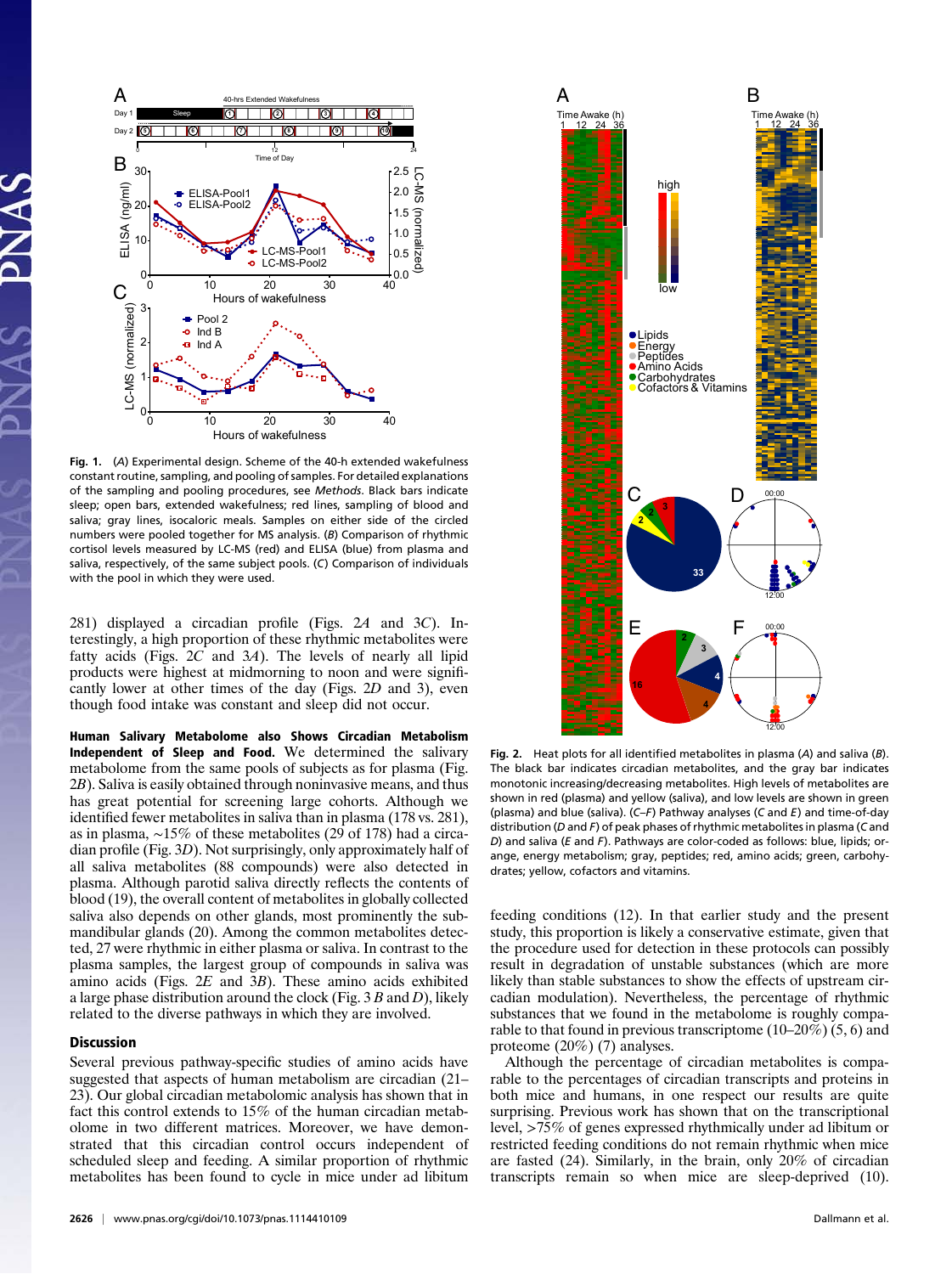

Fig. 3. Rhythmic metabolites in plasma and saliva. (A and B) Profiles of substances previously implicated in sleep–wake requlation. (C and D) Heat maps of all such substances. High levels of metabolites are shown in red (plasma) and yellow (saliva) whereas low levels are shown in green (plasma) and blue (saliva). The metabolites in blue are exemplified in A, and those in red are exemplified in B.

Whereas the latter result can be explained by the fact that few cortical transcripts are likely to affect the plasma or saliva metabolome, the former results offer no ready explanation, given that the authors specifically examined transcription of metabolic regulators in the most relevant tissue (liver). We speculate that the restricted feeding conditions of that study might have provided a systemic metabolic signal very different from that provided by the frequent isocaloric meals consumed by the much larger human subjects in the present study, because 24 h of food deprivation has significant consequences for a small rodent, typically resulting in a loss of 10–15% of body weight (25).

In human blood plasma, lipid metabolites represent >75% of all rhythmic compounds. It has been suggested that fatty acid

metabolism is under circadian control (3), but whether this is a direct effect of clocks on fatty acid oxidation or rather an indirect effect mediated via food intake or activity and its associated changes in body temperature remains an open question (23). We found that this variation is not an indirect effect, but rather is directly controlled by the circadian clock. The levels of nearly all lipid products were highest around subjective "lunchtime" and were greatly reduced at other times of the day, even though food intake was constant. Interestingly, metabolic syndrome has been reported to be associated with a flattening of molecular clock rhythms in peripheral tissues (26) and with nighttime eating (27), and thus our results are consistent with the idea that direct clock control can serve to "scavenge" harmful fatty acids from the bloodstream at inappropriate times.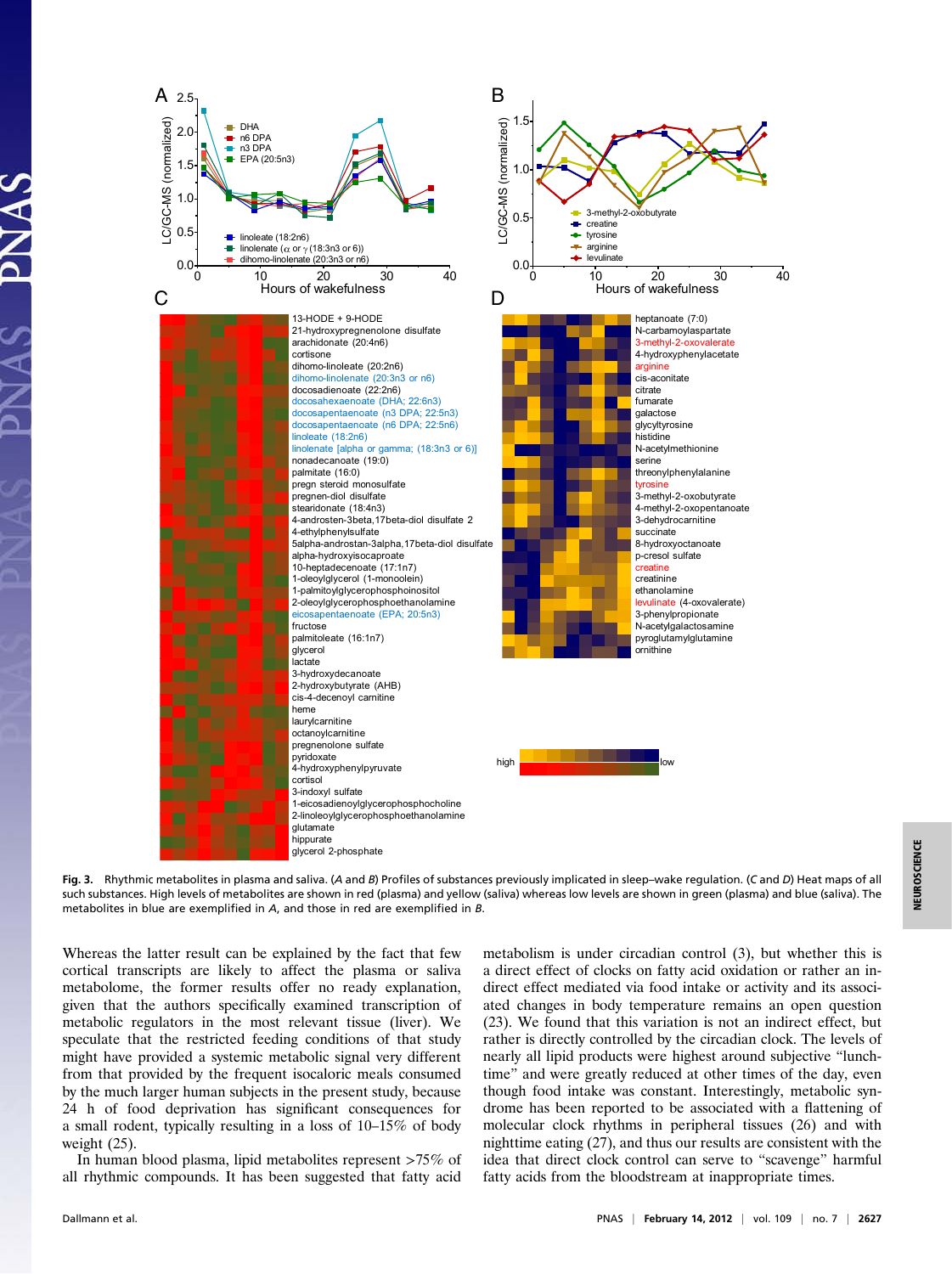In our saliva samples, more than half of all rhythmic compounds were amino acids and associated metabolites. It has been suggested that the plasma content of branched-chain amino acids is predictive of future diabetes (28). In our samples, the average levels of these amino acids varied by 20–200% over the 24-h day, which is equal to or up to 10-fold greater than the differences considered diagnostic of diabetes. Similarly, in a recent genomewide analysis of genetic determinants of metabolic variation, an allele of the glucokinase regulator gene was reportedly associated with an increased risk of various chronic diseases and with a 3.3% per copy increase in lactate levels (29). In the present study, lactate levels varied by >20-fold as much over the day, illustrating the magnitude of the effects that can be observed. Interestingly, in the aforementioned study, the proportion of rhythmic metabolites among those associated with the genomic traits was only  $~\sim$ 7% (29), suggesting that rhythmic metabolites are underrepresented, and that the associations could be improved if time of day were taken into account.

Overall, the major circadian pathway signatures of the human metabolome that we have identified are consistent with those previously described in rodents (12), in which amino acids as well as some fatty acid byproducts were identified. Along with the large number of metabolites with circadian expression profiles, we also found 34 metabolites in plasma and 27 in saliva that demonstrated a monotonic increase or decrease across the 40-h constant routine protocol [\(Fig. S1\)](http://www.pnas.org/lookup/suppl/doi:10.1073/pnas.1114410109/-/DCSupplemental/pnas.201114410SI.pdf?targetid=nameddest=SF1). Because our constant routine protocol was conducted under sleep deprivation conditions, it is possible that some of these metabolites might be associated with sleep pressure. For example, we found a more than threefold increase in two fragments of the C3 complement (30). Upregulation of the immune system in general and the C3 complement in particular has been reported in sleep deprivation in humans (31). These polypeptides also have been implicated in the regulation of insulin-like growth factor 1 activity (30), which is also linked to sleep (32). Another metabolite, 3-hydroxybutyrate, found to be up-regulated in saliva by 1.5-fold and in plasma by 2.5-fold has been implicated in a rapid eye movement sleep feature (33). A noninvasive biomarker for sleep pressure would be of great practical use, given the well-characterized detrimental effects of sleep deprivation. Because our study did not explicitly compare subjects under different sleep pressures at the same circadian time, further investigations are clearly needed to confirm whether any of these substances are indeed correlated with time awake.

Taken together, our experiments provide data that could be useful for at least three types of future studies. First, knowledge of the metabolites identified here can help identify novel physiological pathways regulated by the circadian clock, and possibly by time awake, in humans. Second, metabolome profiles from pathophysiological populations can be compared with our data and used to identify pathways in which the circadian clock might play a role. Already metabolome profiling has proven to be a potent tool for detecting human pathologies such as cancer (34, 35), predicting the risk for certain diseases such as diabetes (28), and indicating early signs of insulin resistance (36). Circadian metabolome profiling can provide a convenient way to analyze clock involvement and also can improve the predictive validity of biomarkers. Third, our set of metabolites might be used to validate biomarkers for circadian phase and sleep pressure. Detection of such molecules, if validated, could provide convenient and noninvasive assays for circadian phase (12) and sleep pressure.

## Methods

Study Subjects. The study cohort comprised 10 healthy unmedicated male volunteers. A general description of recruitment and demographic and sleep-relevant parameters of the study population are provided in [SI Methods](http://www.pnas.org/lookup/suppl/doi:10.1073/pnas.1114410109/-/DCSupplemental/pnas.201114410SI.pdf?targetid=nameddest=STXT) and [Table S1.](http://www.pnas.org/lookup/suppl/doi:10.1073/pnas.1114410109/-/DCSupplemental/st01.docx) After receiving a detailed explanation of the study protocol, each participant provided written informed consent. The study conformed to the Declaration of Helsinki and was approved by the local Ethics Committee (Ethische Kommission beider Basel).

Study Design and Sample Preparation. For the constant routine study, participants came to the laboratory for a baseline night of sleep, which was followed by 40 h of prolonged wakefulness and then a recovery night, as described previously (37). At all times, participants were in a semireclining position in bed in a room with constant illumination level (<5 l×) and temperature (∼21 °C). Throughout the awake part of the study, participants received small isocaloric meals as well as water once every hour. To prevent thrombosis, all participants received heparin (0.2 mL Fragmin) every 20 h. A technician prevented the participants from falling asleep during the 40 h of wakefulness. No information about clock time was available to the participants.

Hourly samples of blood and saliva were obtained during the period of extended wakefulness. Blood was collected via cannula from the forearm in sterile vacutainers (6-mL BD Vacutainer with 10.8 mg of  $K_2$ EDTA). Plasma was immediately separated by centrifugation (1650  $\times$  g at 4 °C for 10 min) and stored at −20 °C until analysis. Saliva samples were collected with Sarstedt Salivettes and centrifuged before freezing at −20 °C until pooling. This protocol is diagrammed in Fig. 1A.

Metabolites of plasma and saliva were analyzed independently in two pools of five individuals each and also in two individuals from one pool. Each sample was pooled from equal volumes of two consecutive hourly samples, for a total of 10 samples from each case. Sampling was done at 4-h intervals, with sample 1 collected at the beginning of the constant routine and sample 10 collected 40 h later. MS values were verified by direct salivary ELISA (ALPCO) in all samples from all participants.

Small-Molecule Determination. Metabolites in plasma and saliva were analyzed by Metabolon, as described previously (18). In this method, the total process variability of metabolites was calculated as the relative standard variation of six runs of a pool of equal aliquots from each of the experimental samples. The variation among these six replicates was 8% in plasma and 10% in saliva. In addition, internal standards were injected into each of the samples; here the variability was 5% in plasma and 6% in saliva. Raw peak values for all metabolites were normalized to have a median of 1. Because the absolute levels and thus the lower limit of detection were unknown, missing values were replaced by the minimum values observed for any given metabolite. This procedure prevented overestimation of circadian amplitude in less abundant substances, whose true minimum values are unknown. Overall, <3% of all data points for all metabolites were replaced in this fashion for pooled plasma and saliva samples. Only one metabolite had to be excluded from rhythmic analysis because of missing values. Complete datasets for plasma and saliva pools are provided in [Tables S1](http://www.pnas.org/lookup/suppl/doi:10.1073/pnas.1114410109/-/DCSupplemental/st01.docx), [S2,](http://www.pnas.org/lookup/suppl/doi:10.1073/pnas.1114410109/-/DCSupplemental/st02.docx) [S3,](http://www.pnas.org/lookup/suppl/doi:10.1073/pnas.1114410109/-/DCSupplemental/st03.docx) [S4](http://www.pnas.org/lookup/suppl/doi:10.1073/pnas.1114410109/-/DCSupplemental/st04.docx), [S5](http://www.pnas.org/lookup/suppl/doi:10.1073/pnas.1114410109/-/DCSupplemental/st05.docx), and [S6.](http://www.pnas.org/lookup/suppl/doi:10.1073/pnas.1114410109/-/DCSupplemental/st06.docx)

Statistics. Rhythmicity of metabolites was assessed using an algorithm previously described for rhythmic transcripts. The JTK-cycle algorithm (38, 39) was used as implemented in R by Kronauer. In brief, this algorithm characterizes samples as rhythmic or nonrhythmic using a nonparametric method based on a combination of the Jonckheere–Terpstra test for monotonic ordering and Kendall's  $\tau$  test for association of measured quantities. Results were cross-checked by visual inspection. Subsequently, the statistical significance of the circadian rhythmicity of each compound was evaluated with an independent permutation test to identify the false discovery rate for each metabolite (40). A detailed description of this procedure is provided in [SI](http://www.pnas.org/lookup/suppl/doi:10.1073/pnas.1114410109/-/DCSupplemental/pnas.201114410SI.pdf?targetid=nameddest=STXT) [Methods](http://www.pnas.org/lookup/suppl/doi:10.1073/pnas.1114410109/-/DCSupplemental/pnas.201114410SI.pdf?targetid=nameddest=STXT). Pearson correlation coefficients and significance levels were computed using Prism 5 (GraphPad).

ACKNOWLEDGMENTS. We thank K. Kornacker for supplying the R implementation of the JTK-cycle algorithm. This work was supported by grants from the Hartmann–Müller Foundation (to S.A.B. and R.D.), the Velux Foundation (to C.C. and S.A.B.), and the Swiss National Science Foundation (to S.A.B. and C.C.). R.D. is a Feodor Lynen fellow of the Alexander von Humboldt Foundation.

- 1. Weaver DR, Reppert SM (2008) Circadian timekeeping. Fundamental Neuroscience, eds Squire LR, et al. (Academic, New York), 3rd Ed, pp 931–958.
- 2. Wolk R, Somers VK (2007) Sleep and the metabolic syndrome. Exp Physiol 92: 67–78.
- 3. Huang W, Ramsey KM, Marcheva B, Bass J (2011) Circadian rhythms, sleep, and metabolism. J Clin Invest 121:2133–2141.
- 4. Levi F, Schibler U (2007) Circadian rhythms: Mechanisms and therapeutic implications. Annu Rev Pharmacol Toxicol 47:593–628.